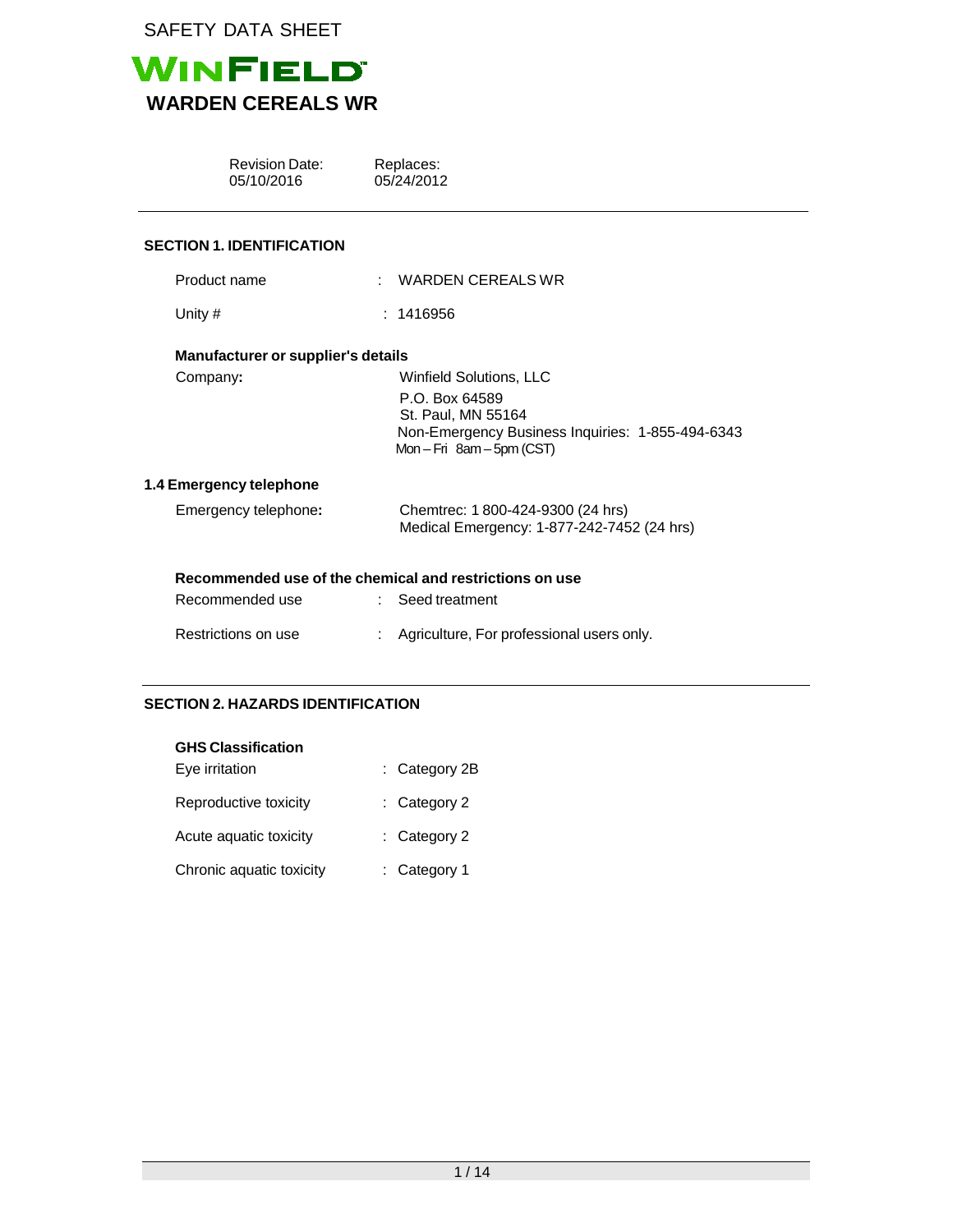

| <b>Revision Date:</b><br>05/10/2016 | Replaces:<br>05/24/2012                                                                                                                                                                                                                                                                                                                                                                                                                                                                                                                                                                                                                                                                                                                                                                                                           |
|-------------------------------------|-----------------------------------------------------------------------------------------------------------------------------------------------------------------------------------------------------------------------------------------------------------------------------------------------------------------------------------------------------------------------------------------------------------------------------------------------------------------------------------------------------------------------------------------------------------------------------------------------------------------------------------------------------------------------------------------------------------------------------------------------------------------------------------------------------------------------------------|
| <b>GHS Label element</b>            |                                                                                                                                                                                                                                                                                                                                                                                                                                                                                                                                                                                                                                                                                                                                                                                                                                   |
| Hazard pictograms                   |                                                                                                                                                                                                                                                                                                                                                                                                                                                                                                                                                                                                                                                                                                                                                                                                                                   |
| Signal Word                         | Warning                                                                                                                                                                                                                                                                                                                                                                                                                                                                                                                                                                                                                                                                                                                                                                                                                           |
| <b>Hazard Statements</b>            | : H320 Causes eye irritation.<br>H361 Suspected of damaging fertility or the unborn child.<br>H401 Toxic to aquatic life.<br>H410 Very toxic to aquatic life with long lasting effects.                                                                                                                                                                                                                                                                                                                                                                                                                                                                                                                                                                                                                                           |
| <b>Precautionary Statements</b>     | : Prevention:<br>P201 Obtain special instructions before use.<br>P202 Do not handle until all safety precautions have been read<br>and understood.<br>P264 Wash skin thoroughly after handling.<br>P273 Avoid release to the environment.<br>P280 Wear protective gloves/ protective clothing/ eye protection/<br>face protection.<br>Response:<br>P305 + P351 + P338 IF IN EYES: Rinse cautiously with water<br>for several minutes. Remove contact lenses, if present and easy<br>to do. Continue rinsing.<br>P308 + P313 IF exposed or concerned: Get medical advice/<br>attention.<br>P337 + P313 If eye irritation persists: Get medical advice/atten-<br>tion.<br>P391 Collect spillage.<br>Storage:<br>P405 Store locked up.<br>Disposal:<br>P501 Dispose of contents/ container to an approved waste dis-<br>posal plant. |

## **Other hazards**

None known.

# **SECTION 3. COMPOSITION/INFORMATION ON INGREDIENTS**

| Substance / Mixture | : Mixture                                                                                        |
|---------------------|--------------------------------------------------------------------------------------------------|
| Chemical nature     | : $Ipconazole - 0.0385$<br>Ibs/gal Metalaxyl -<br>$0.0513$ lbs/gal<br>lidacloprid - 0.259 lb/gal |
|                     | lpconazole - 4.61 gm/L<br>Metalaxyl - 6.15 gm/L<br>lidacloprid - 31 gm/L                         |

**Hazardous ingredients**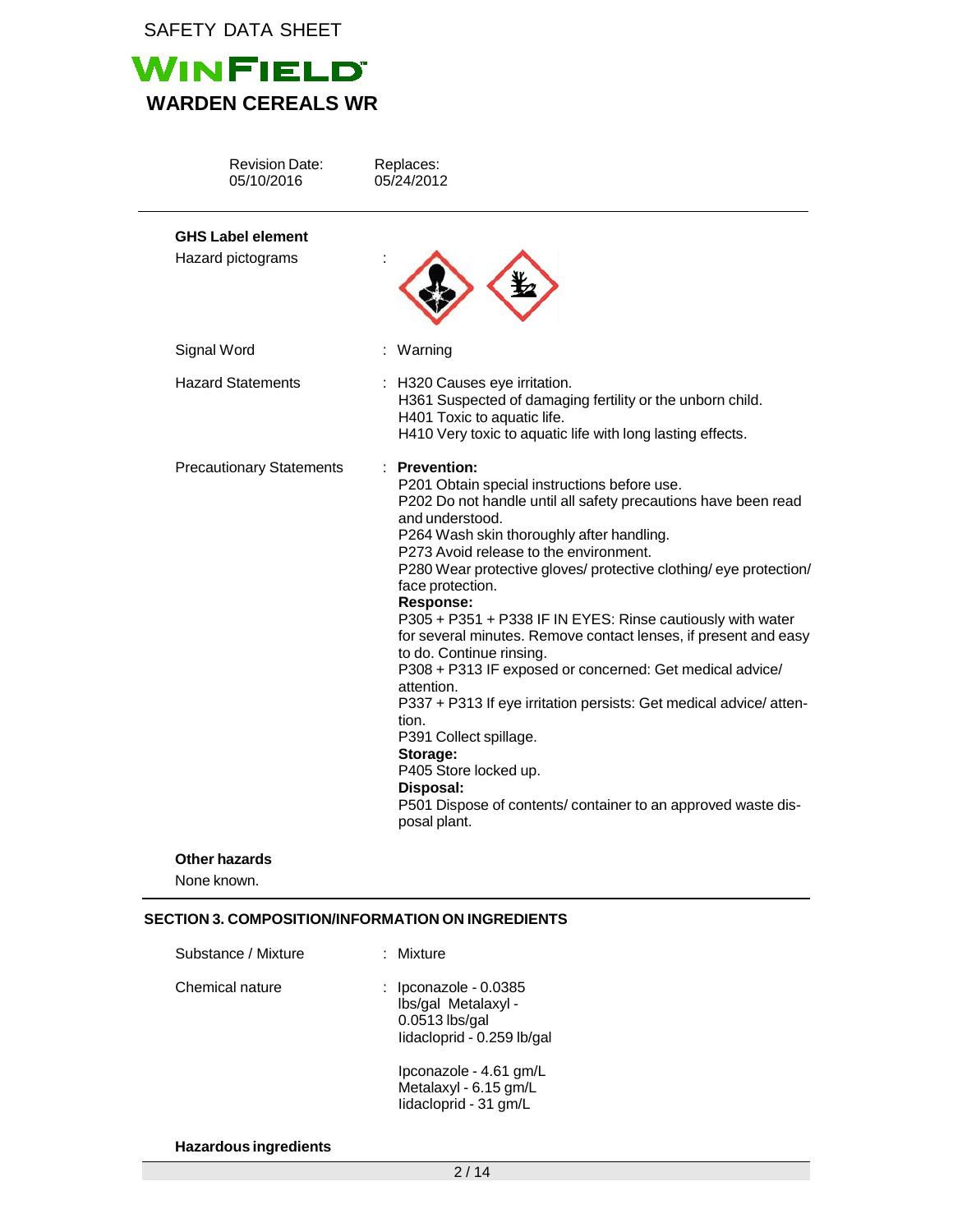

| <b>Revision Date:</b> |
|-----------------------|
| 05/10/2016            |

Replaces: 05/24/2016

| <b>Chemical Name</b>                                             | CAS-No.        | Concentration (% w/w) |
|------------------------------------------------------------------|----------------|-----------------------|
| ethane-1,2-diol                                                  | $107 - 21 - 1$ | $>= 20 - 30$          |
| Distillates (petroleum), solvent-dewaxed heavy<br>paraffinic     | 64742-65-0     | $>= 10 - 20$          |
| Imidacloprid                                                     | 138261-41-3    | $>= 1 - 5$            |
| methyl N-(2,6-dimethylphenyl)-N-<br>(methoxyacetyl)-DL-alaninate | 57837-19-1     | $>= 0.1 - 1.1$        |
| Ipconazole                                                       | 125225-28-7    | $>= 0.1 - 1.1$        |

## **SECTION 4. FIRST AID MEASURES**

| If inhaled                                                        | $:$ Move to fresh air.<br>Call a POISON CENTER or doctor/ physician.                                                                                                     |
|-------------------------------------------------------------------|--------------------------------------------------------------------------------------------------------------------------------------------------------------------------|
| In case of skin contact                                           | : Take off all contaminated clothing immediately.<br>Wash off with soap and water.<br>If skin irritation persists, call a physician.                                     |
| In case of eye contact                                            | : Rinse immediately with plenty of water for at least 15 minutes.<br>Get medical attention if irritation develops and persists.                                          |
| If swallowed                                                      | : Do NOT induce vomiting.<br>Rinse mouth with water.<br>Call a POISON CENTER or doctor/ physician.                                                                       |
| Most important symptoms<br>and effects, both acute and<br>delayed | : irritant effects<br>Symptoms may be delayed.<br>May cause an allergic skin reaction.<br>Causes eye irritation.<br>Suspected of damaging fertility or the unborn child. |
| Notes to physician                                                | : The first aid procedure should be established in consultation<br>with the doctor responsible for industrial medicine.                                                  |

### **SECTION 5. FIRE-FIGHTING MEASURES**

| Suitable extinguishing media                    | $:$ Alcohol-resistant foam<br>Foam<br>(on small fires)<br>Carbon dioxide<br>(CO2) Dry chemical                                                |
|-------------------------------------------------|-----------------------------------------------------------------------------------------------------------------------------------------------|
| Unsuitable extinguishing media: Water spray jet |                                                                                                                                               |
|                                                 | Specific extinguishing methods : Use extinguishing measures that are appropriate to local circum-<br>stances and the surrounding environment. |
| Further information                             | : Do not release chemically contaminated water into drains, soil or<br>surface water.                                                         |
| Special protective equipment for                | $\therefore$ In the event of fire, wear self-contained breathing apparatus.                                                                   |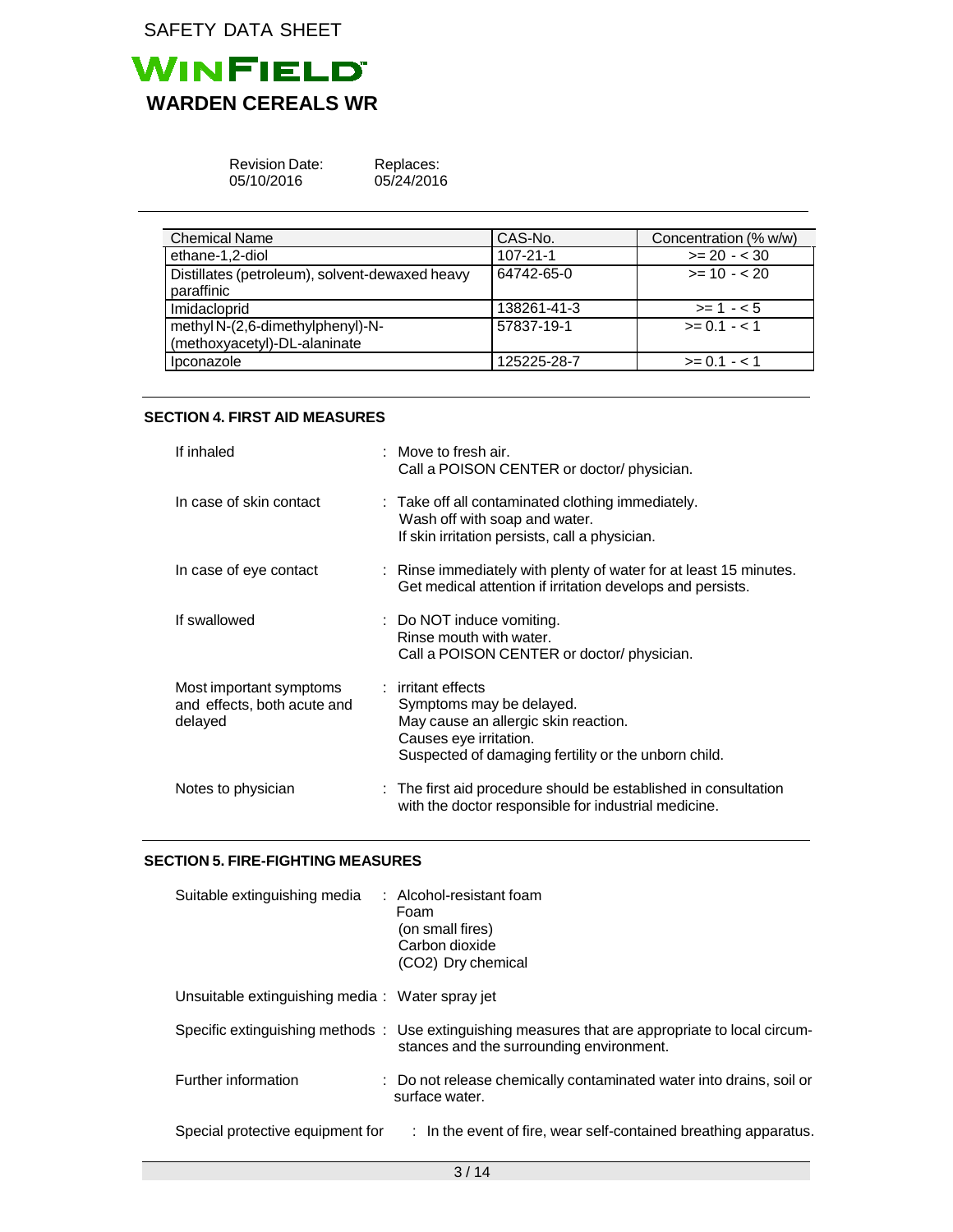

| <b>Revision Date:</b><br>05/10/2016                                       | Replaces:<br>05/24/2016                                                                                           |
|---------------------------------------------------------------------------|-------------------------------------------------------------------------------------------------------------------|
| fire-fighters                                                             | Wear suitable protective clothing, gloves and eye/face protection.                                                |
| <b>SECTION 6. ACCIDENTAL RELEASE MEASURES</b>                             |                                                                                                                   |
| Personal precautions,<br>protective equipment and<br>emergency procedures | : Evacuate personnel to safe<br>areas. Use personal protective<br>equipment. Avoid contact with<br>skin and eyes. |
| <b>Environmental precautions</b>                                          | : Avoid release to the environment.                                                                               |

| Methods and materials for | : Absorb on inert material such as sand, earth, vermiculite. |
|---------------------------|--------------------------------------------------------------|
| containment and cleaning  | Shovel into suitable container for disposal.                 |
| up                        |                                                              |

# **SECTION 7. HANDLING AND STORAGE**

| Advice on safe handling     | : Wear personal protective equipment.<br>Keep tightly closed.<br>NOTE TO END-USERS: The employee<br>protection<br>recommendations on this SDS may differ from those on the<br>product label. For normal use of this product, always refer<br>to the personal protective equipment requirements on the<br>product label. |
|-----------------------------|-------------------------------------------------------------------------------------------------------------------------------------------------------------------------------------------------------------------------------------------------------------------------------------------------------------------------|
| Conditions for safe storage | : Keep containers tightly closed in a dry, cool and well-ventilated<br>place.                                                                                                                                                                                                                                           |

## **SECTION 8. EXPOSURE CONTROLS/PERSONAL PROTECTION**

## **Ingredients with workplace control parameters**

| Ingredients                                                   | CAS-No.        | Value type<br>(Form of ex-<br>posure) | Control parameters<br>/ Permissible<br>con-centration | <b>Basis</b>     |
|---------------------------------------------------------------|----------------|---------------------------------------|-------------------------------------------------------|------------------|
| ethane-1,2-diol                                               | $107 - 21 - 1$ | C                                     | 50 ppm<br>$125 \,\mathrm{mg/m3}$                      | OSHA P0          |
|                                                               |                | C                                     | 100 mg/m3                                             | <b>ACGIH</b>     |
|                                                               |                | C (Aerosol<br>only)                   | 100 mg/m3                                             | <b>ACGIH</b>     |
| Distillates (petroleum), solvent-<br>dewaxed heavy paraffinic | 64742-65-0     | TWA (Mist)                            | $5$ mg/m $3$                                          | OSHA Z-1         |
|                                                               |                | TWA (Inhal-<br>able fraction)         | $5 \text{ mg/m}$ 3                                    | <b>ACGIH</b>     |
|                                                               |                | <b>TWA</b>                            | $5$ mg/m $3$                                          | OSHA P0          |
|                                                               |                | TWA (Mist)                            | $5 \text{ mg/m}$ 3                                    | NIOSH REL        |
|                                                               |                | ST (Mist)                             | $10$ mg/m $3$                                         | <b>NIOSH REL</b> |
|                                                               |                | TWA (Mist)                            | $5 \text{ mg/m}$                                      | OSHA P0          |

## **Hazardous components without workplace control parameters**

| Ingredients                    | CAS-No.     |
|--------------------------------|-------------|
| Imidacloprid                   | 138261-41-3 |
| methyl N-(2,6-dimethylphenyl)- | 57837-19-1  |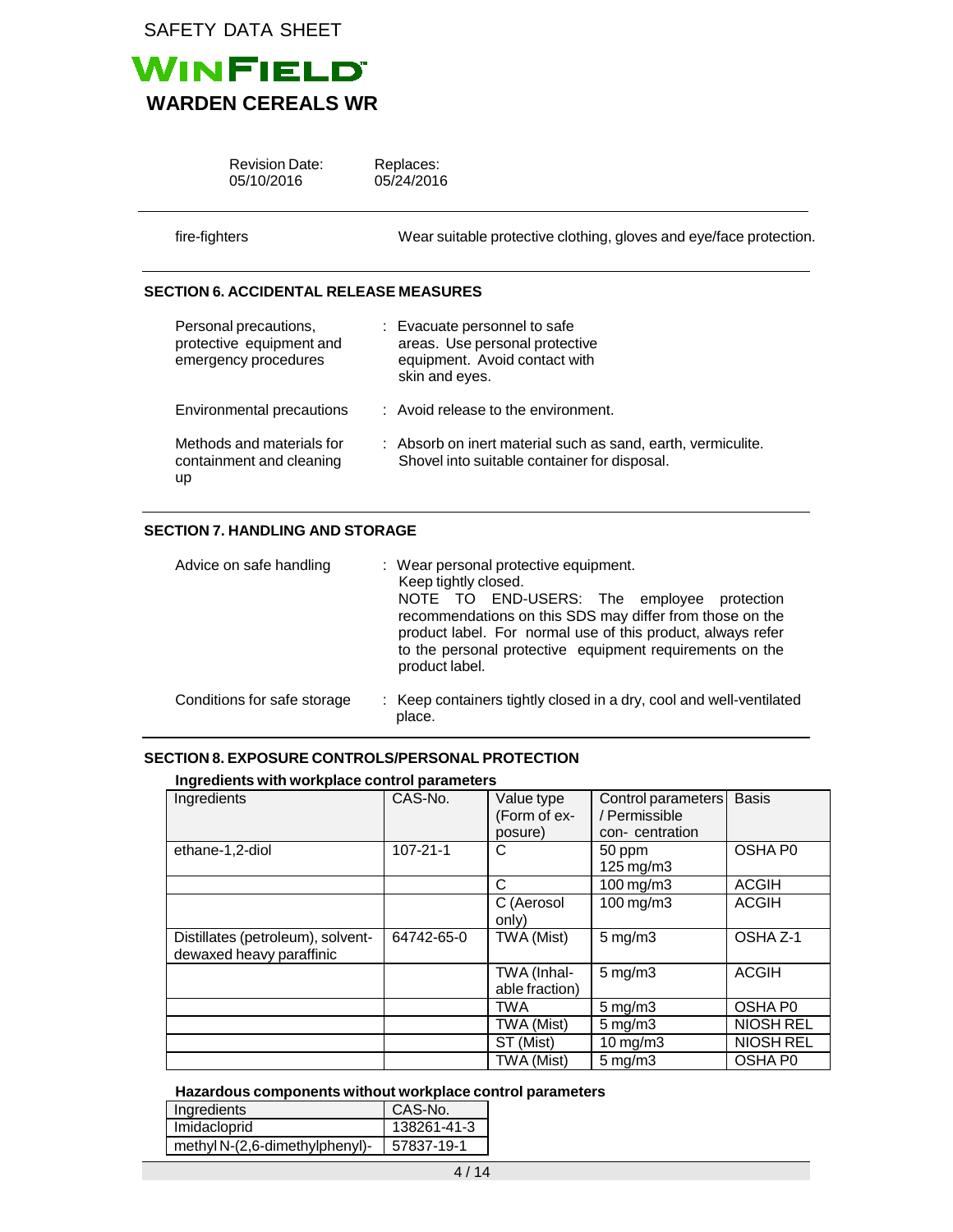

| <b>Revision Date:</b><br>05/10/2016                     | Replaces:<br>05/24/2016                                                                                                                                                                                       |
|---------------------------------------------------------|---------------------------------------------------------------------------------------------------------------------------------------------------------------------------------------------------------------|
| N-(methoxyacetyl)-DL-<br>alaninate                      |                                                                                                                                                                                                               |
| Ipconazole                                              | 125225-28-7                                                                                                                                                                                                   |
| Personal protective equipment<br>Respiratory protection | : In the absence of engineering controls sufficient to maintain<br>airborne concentrations below recommended occupational<br>exposure limit values, appropriate respiratory protection<br>should be utilized. |
|                                                         | A respiratory protection program that meets OSHA<br>1910.134 and ANSI Z88.2 requirements must be followed<br>whenever workplace conditions warrant a respirator's use.                                        |
| Hand protection                                         |                                                                                                                                                                                                               |
| Remarks                                                 | : Chemical resistant protective gloves                                                                                                                                                                        |
| Eye protection                                          | Wear face-shield and protective suit for abnormal processing<br>problems.                                                                                                                                     |
| Skin and body protection                                | : Preventive skin protection                                                                                                                                                                                  |
| Hygiene measures                                        | : Wash hands thoroughly with soap and water after handling and<br>before eating, drinking or using tobacco.<br>Use only with adequate ventilation.                                                            |

# **SECTION 9. PHYSICAL AND CHEMICAL PROPERTIES**

 $\overline{\phantom{a}}$ 

| Appearance            | : liquid, suspension |
|-----------------------|----------------------|
| Color                 | : red                |
| Odor                  | : mild, sweet        |
| Odor Threshold        | : No data available  |
| рH                    | $: 7.5 - 9$          |
|                       | : No data available  |
|                       | : No data available  |
| Flash point           | : $>93^{\circ}$ C    |
| Upper explosion limit | : No data available  |
| Lower explosion limit | : No data available  |
|                       | 5/14                 |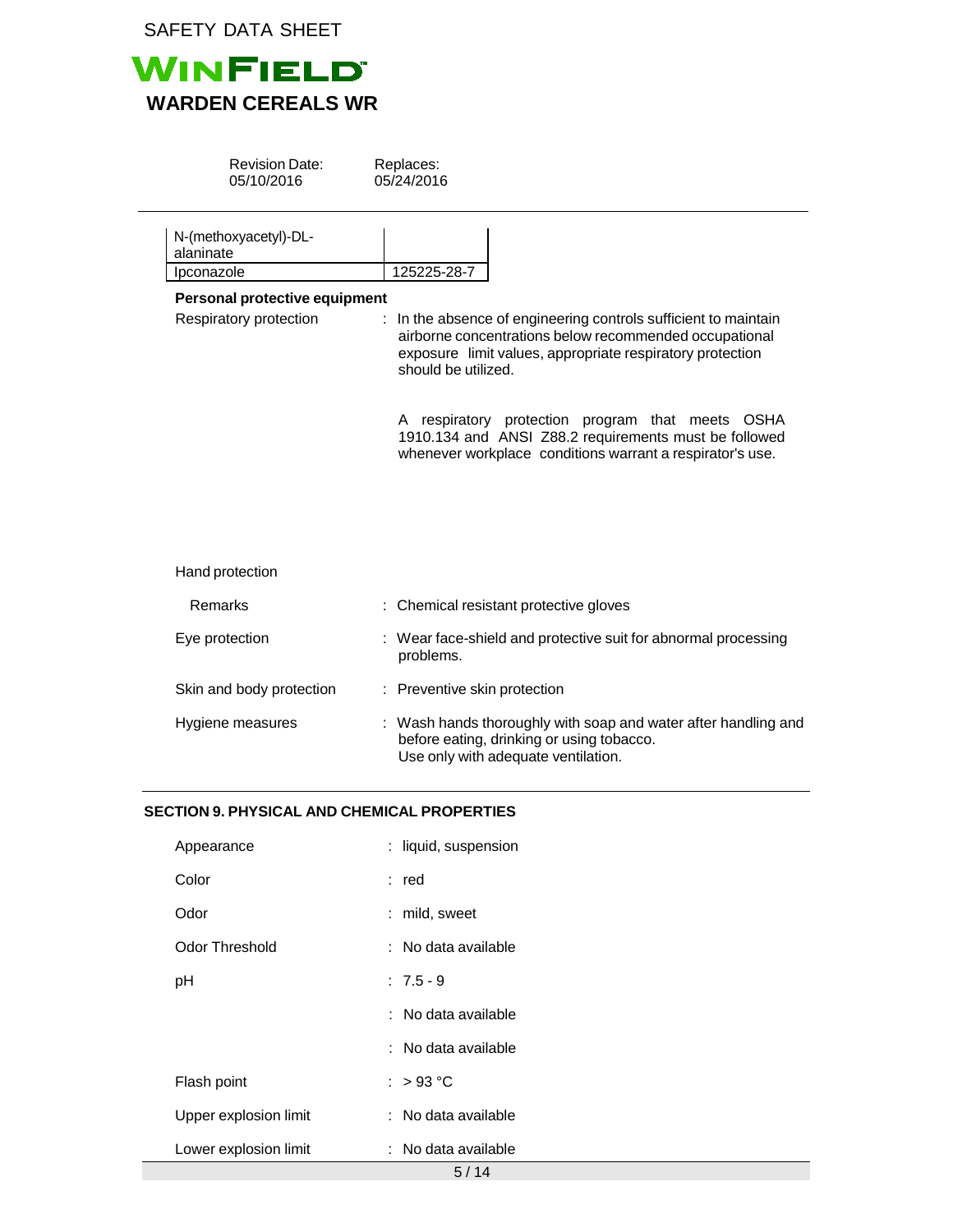

| <b>Revision Date:</b><br>05/10/2016                      | Replaces:<br>05/24/2012             |
|----------------------------------------------------------|-------------------------------------|
|                                                          |                                     |
| Vapor pressure                                           | : No data available                 |
| Relative vapor density                                   | : No data available                 |
| Relative density                                         | : No data available                 |
| Density                                                  | : 1.051 g/cm3 (20 $^{\circ}$ C)     |
| Solubility(ies)<br>Water solubility                      | : soluble, dispersible              |
| Solubility in other solvents                             | : No data available                 |
| Partition coefficient:<br>n- octanol/water               | : No data available                 |
| Autoignition temperature                                 | : No data available                 |
| Decomposition temperature                                | : No data available                 |
| Viscosity<br>Viscosity, dynamic                          | : No data available                 |
| Viscosity, kinematic                                     | : No data available                 |
| Self-Accelerating<br>decomposition temperature<br>(SADT) | : Method: No information available. |

## **SECTION 10. STABILITY AND REACTIVITY**

| Reactivity                             | : Stable under recommended storage conditions.                                    |
|----------------------------------------|-----------------------------------------------------------------------------------|
| Chemical stability                     | : No decomposition if stored and applied as directed.                             |
| Possibility of hazardous<br>reac-tions | $\therefore$ Will not occur.                                                      |
| Conditions to avoid                    | : None known.                                                                     |
| Incompatible materials                 | : None known.                                                                     |
| Hazardous decomposition<br>prod-ucts   | : Thermal decomposition can lead to release of irritating gases<br>vapors.<br>and |

# **SECTION 11. TOXICOLOGICAL INFORMATION**

## **Acute toxicity**

**Product:**

Acute oral toxicity : LD50 (Rat, female): 3,129 mg/kg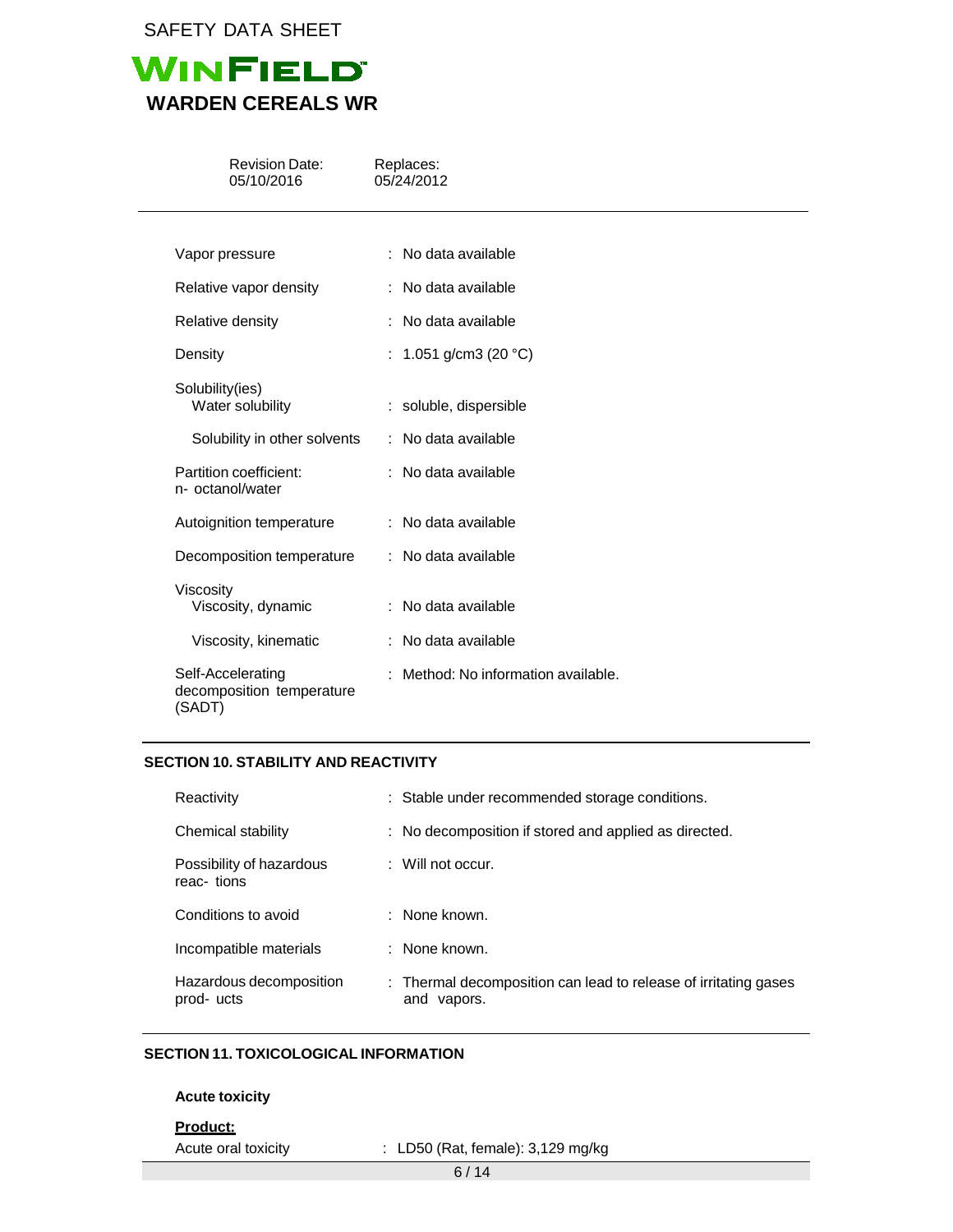

| <b>Revision Date:</b><br>05/10/2016          | Replaces:<br>05/24/2012                                                                                                                         |
|----------------------------------------------|-------------------------------------------------------------------------------------------------------------------------------------------------|
| Acute inhalation toxicity                    | : LC50 (Rat, male and female): $> 2.52$ mg/l                                                                                                    |
| Acute dermal toxicity                        | : LD50 (Rat, male and female): $>$ 5,000 mg/kg                                                                                                  |
| Ingredients: ethane-1,2-<br>diol:            |                                                                                                                                                 |
| Acute oral toxicity<br>Acute dermal toxicity | LD50 (Rat, female): 4,700 mg/kg<br>: LD50 (Rabbit): 10,670 mg/kg                                                                                |
| Ipconazole:<br>Acute oral toxicity           | : LD50 (Rat, male): 1,338 mg/kg<br>Method: OECD Test Guideline 401<br>GLP: yes                                                                  |
|                                              | LD50 (Rat, female): 888 mg/kg<br>Method: OECD Test Guideline 401<br>GLP: yes                                                                    |
|                                              | LD50 (Mouse, male): 537 mg/kg<br>Method: OECD Test Guideline 401<br>GLP: yes                                                                    |
|                                              | LD50 (Mouse, female): 468 mg/kg<br>Method: OECD Test Guideline 401<br>GLP: yes                                                                  |
| Acute inhalation toxicity                    | : LC50 (Rat, male and female): $> 1.88$ mg/l<br>Exposure time: 4 h<br>Test atmosphere: dust/mist<br>Method: OECD Test Guideline 403<br>GLP: yes |
|                                              | LC50 (Rat, male and female): $>$ 3.53 mg/l<br>Exposure time: 4 h<br>Test atmosphere: dust/mist<br>Method: OECD Test Guideline 403<br>GLP: yes   |
| Acute dermal toxicity                        | : LD50 (Rat, male and female): $> 2,000$ mg/kg<br>Method: OECD Test Guideline 402<br>GLP: yes                                                   |
| <b>Skin corrosion/irritation</b>             |                                                                                                                                                 |
| Product:                                     |                                                                                                                                                 |

Exposure time: 72 h Result: slight irritation

# **Ingredients:**

**Ipconazole:**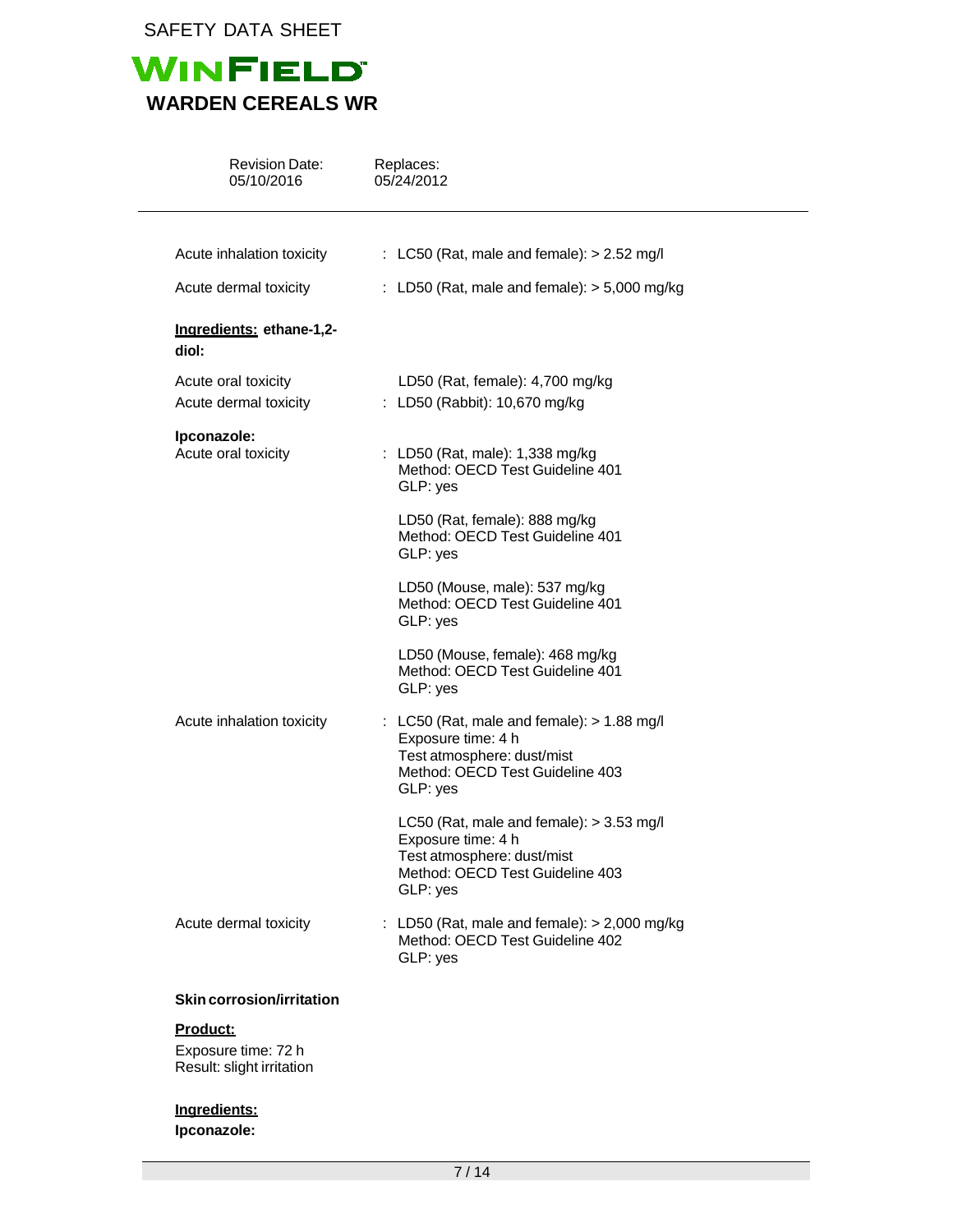

Revision Date: 05/10/2016

Replaces: 05/24/2012

Species: Rabbit Exposure time: 4 h Result: No skin irritation GLP: yes

### **Serious eye damage/eye irritation**

**Product:**

Species: Rabbit Result: Mild eye irritation

## **Ingredients:**

**Ipconazole:** Species: Rabbit Result: No eye irritation

### **Respiratory or skin sensitization**

#### **Product:**

Result: Did not cause sensitization on laboratory animals.

### **Ingredients:**

#### **Ipconazole:**

Species: Guinea pig Method: Test de Magnusson-Kligmann Result: Did not cause sensitization on laboratory animals. GLP: yes

### **Germ cell mutagenicity**

# **Ingredients:**

## **Ipconazole:**

| Genotoxicity in vitro    | : Test Type: Ames test<br>Metabolic activation: with and without metabolic activation<br>Method: Mutagenicity (Escherichia coli - reverse mutation<br>assay)<br>Result: negative |
|--------------------------|----------------------------------------------------------------------------------------------------------------------------------------------------------------------------------|
|                          | : Test Type: In Vitro mammalian Cell Gene Mutation Test<br>Metabolic activation: with and without metabolic activation<br>Result: negative                                       |
|                          | : Test Type: Chromosome aberration test in vitro<br>Metabolic activation: with and without metabolic activation<br>Result: negative                                              |
| Genotoxicity in vivo     | : Species: Mouse<br>Cell type: Bone marrow<br>Result: negative                                                                                                                   |
| Germ cell mutagenicity - | : In vitro tests did not show mutagenic effects                                                                                                                                  |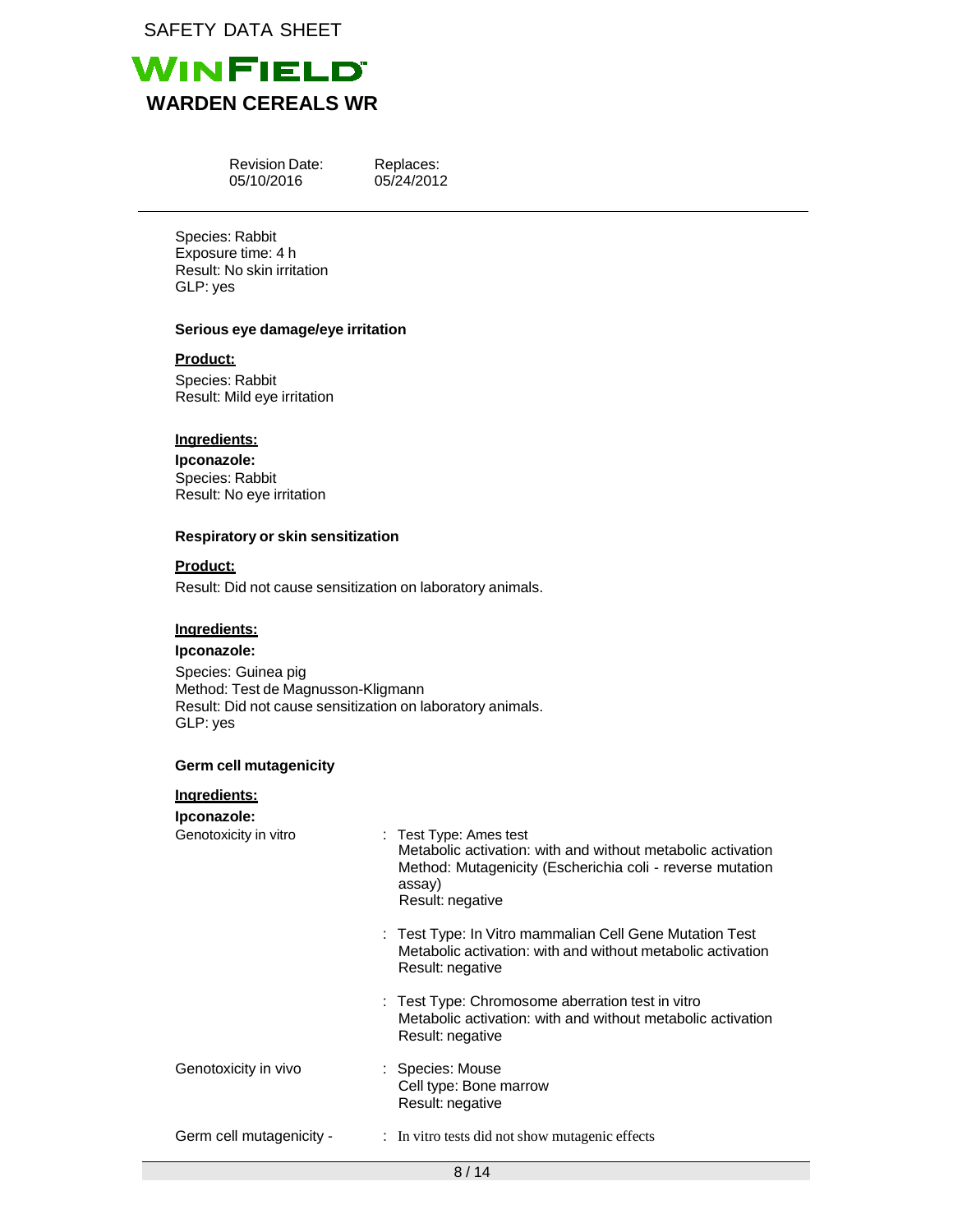

Revision Date: 05/10/2016

Replaces: 05/24/2016

| Assessment                                          |                                                                                                                                                      |            |
|-----------------------------------------------------|------------------------------------------------------------------------------------------------------------------------------------------------------|------------|
| Carcinogenicity                                     |                                                                                                                                                      |            |
| Ingredients:<br>Carcinogenicity - Assess-<br>ment   | Distillates (petroleum), solvent-dewaxed heavy paraffinic:<br>: Weight of evidence does not support classification as a<br>carcinogen                |            |
| Ipconazole:<br>Carcinogenicity - Assess-<br>ment    | : Animal testing did not show any carcinogenic effects.                                                                                              |            |
| <b>IARC</b>                                         | Group 1: Carcinogenic to humans                                                                                                                      |            |
|                                                     | Distillates (petroleum), sol-<br>vent-dewaxed heavy paraf-<br>finic                                                                                  | 64742-65-0 |
| OSHA                                                | No ingredient of this product present at levels greater than or<br>equal to 0.1% is identified as a carcinogen or potential carcino-<br>gen by OSHA. |            |
| <b>NTP</b>                                          | Known to be human carcinogen                                                                                                                         |            |
|                                                     | Distillates (petroleum), sol-<br>vent-dewaxed heavy paraf-<br>finic                                                                                  | 64742-65-0 |
| <b>Reproductive toxicity</b>                        |                                                                                                                                                      |            |
| Ingredients:<br>Ipconazole:<br>Effects on fertility | Species: Rat<br>Dose: 0, 30, 100 or 300 ppm<br>General Toxicity F1: NOAEL (No observed adverse effect level):<br>9 - 10 mg/kg bw/day                 |            |
| <b>STOT-single exposure</b>                         |                                                                                                                                                      |            |
| <u>Product:</u><br>Remarks: No data available       |                                                                                                                                                      |            |

# **STOT-repeatedexposure**

# **Ingredients:**

**Ipconazole:** Target Organs: Eyes Assessment: May cause damage to organs through prolonged or repeated exposure.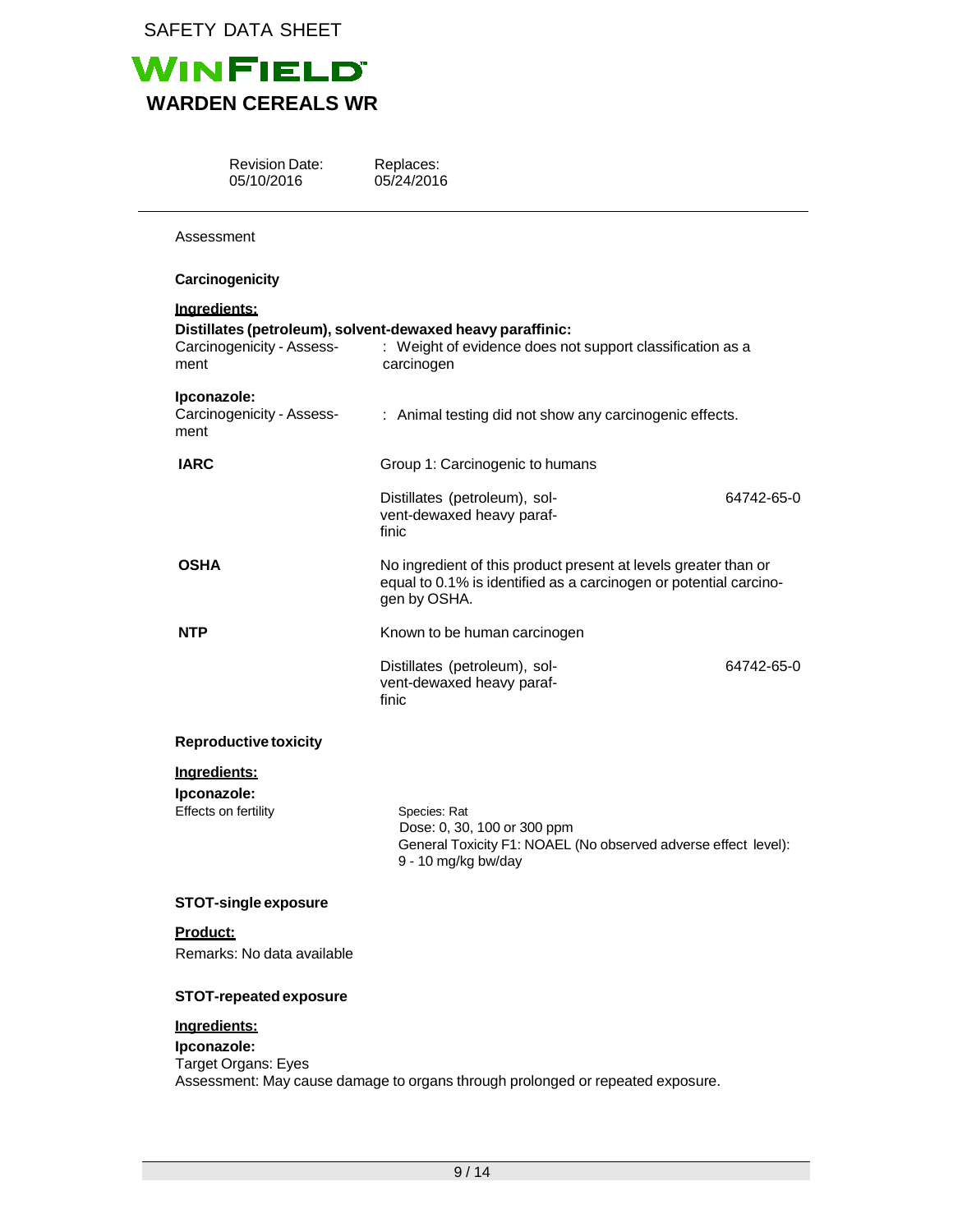

| <b>Revision Date:</b> |
|-----------------------|
| 05/10/2016            |

Replaces: 05/24/2012

# **Repeated dose toxicity**

### **Ingredients:**

**Ipconazole:** Species: Rat, female NOAEL: 7 mg/kg LOAEL: 33.2 mg/kg Application Route: Oral Exposure time: 13 weeks Dose: 3.1, 7.0, 15.4 and 33.2 mg/kg GLP: yes Target Organs: Adrenal gland, thymus gland

Species: Rat, male NOAEL: 25.9 mg/kg LOAEL: 52.2 mg/kg Application Route: Oral Exposure time: 13 weeks Dose: 2.5, 5.8, 12.6, 25.9 and 52.2 GLP: yes Target Organs: Adrenal gland, thymus gland

Species: Rat, male and female NOAEL: 10 mg/kg LOAEL: 40 mg/kg Application Route: Dermal Exposure time: 13 weeks Dose: 0, 2, 10 or 40 mg/kg bw/day GLP: yes

Species: Rat, male and female NOAEL: 30 mg/kg LOAEL: 100 mg/kg Application Route: Inhalation Exposure time: 28-day Dose: 0, 30, 100, 300 or 1000 mg/m3 GLP: yes

# **SECTION 12. ECOLOGICAL INFORMATION**

| <b>Ecotoxicity</b>                     |                                                                               |
|----------------------------------------|-------------------------------------------------------------------------------|
| Ingredients:<br>Imidacloprid:          |                                                                               |
| Toxicity to fish                       | : LC50 (Oncorhynchus mykiss (rainbow trout)): 211 mg/l<br>Exposure time: 96 h |
| Toxicity to terrestrial organ-<br>isms | : LC50 (Colinus virginianus (Bobwhite quail)): 1,500 ppm                      |
|                                        | LC50 (Anas platyrhynchos (Mallard duck)): 4,700 ppm                           |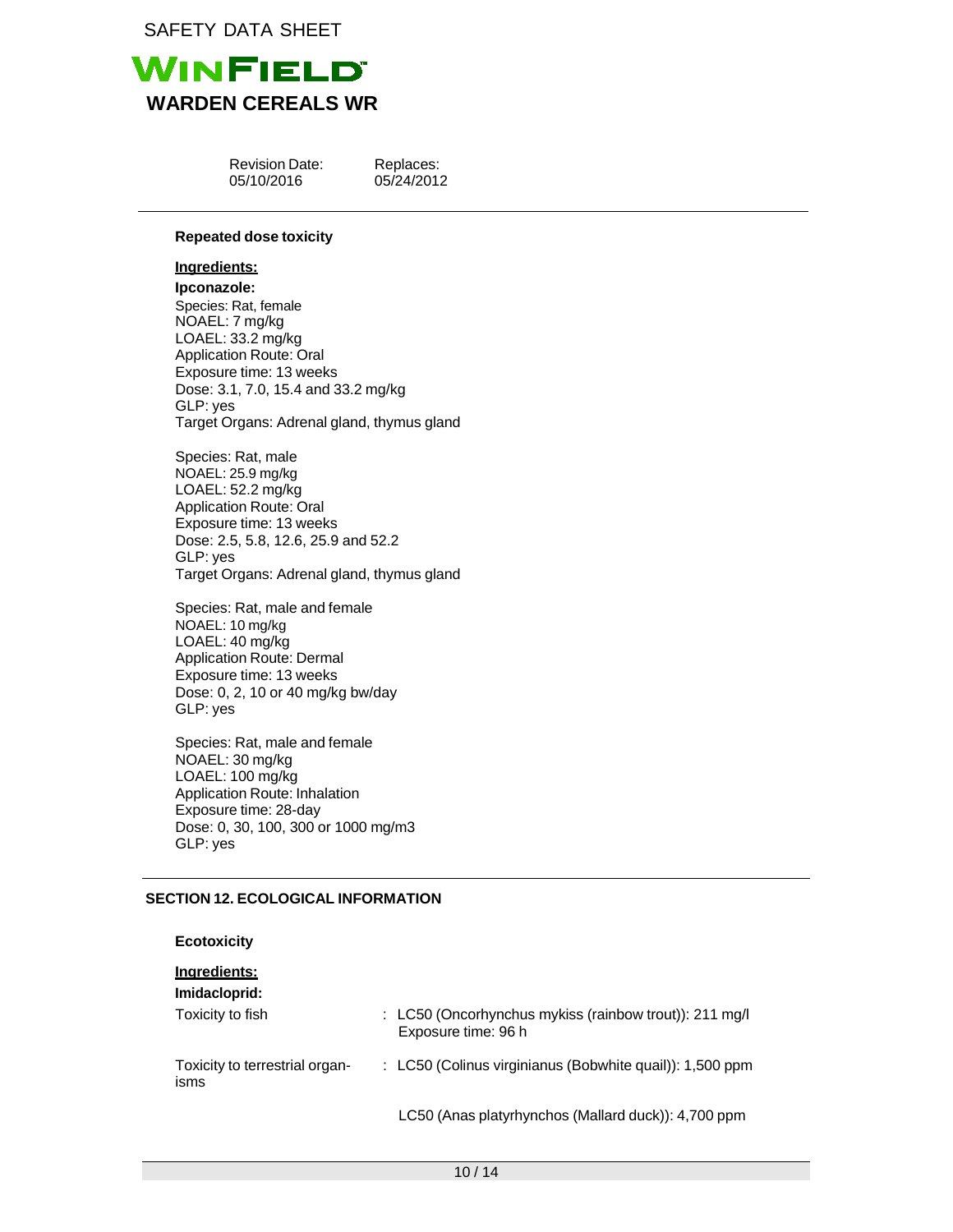

| <b>Revision Date:</b><br>05/10/2016                                            | Replaces:<br>05/24/2012                                                                                          |
|--------------------------------------------------------------------------------|------------------------------------------------------------------------------------------------------------------|
|                                                                                | Remarks: Highly toxic.                                                                                           |
| Ipconazole:                                                                    |                                                                                                                  |
| Toxicity to fish                                                               | : LC50 (Lepomis macrochirus (Bluegill sunfish)): 1.3 mg/l<br>Exposure time: 96 h<br>Test Type: flow-through test |
| Toxicity to daphnia and other<br>aquatic invertebrates                         | : EC50 (Daphnia magna (Water flea)): 1.7 mg/l<br>Exposure time: 48 h<br>GLP: yes                                 |
| Toxicity to algae                                                              | : EC50 (Pseudokirchneriella subcapitata (green algae)): 0.62<br>mg/l<br>Exposure time: 72 h<br>GLP: yes          |
| M-Factor (Acute aquatic tox-<br>icity)                                         | : 1                                                                                                              |
| Toxicity to fish (Chronic toxic-<br>ity)                                       | NOEC (Pimephales promelas (fathead minnow)): 0.00044<br>mg/l<br>Exposure time: 28 d<br>GLP: yes                  |
| Toxicity to daphnia and other<br>aquatic invertebrates (Chron-<br>ic toxicity) | : NOEC (Daphnia magna (Water flea)): 0.0109 mg/l<br>Exposure time: 21 d<br>GLP: yes                              |
| M-Factor (Chronic aquatic<br>toxicity)                                         | : 100                                                                                                            |
| Persistence and degradability<br>No data available                             |                                                                                                                  |
| <b>Bioaccumulative potential</b>                                               |                                                                                                                  |
| Ingredients: ethane-                                                           |                                                                                                                  |
| $1,2$ -diol:<br>Partition coefficient: n-<br>octanol/water                     | : log Pow: -1.3                                                                                                  |
| Ipconazole:<br>Partition coefficient: n-<br>octanol/water                      | : log Pow: 4.28 - 4.49                                                                                           |
| <b>Mobility in soil</b><br>No data available                                   |                                                                                                                  |
|                                                                                |                                                                                                                  |
| Other adverse effects<br>No data available                                     |                                                                                                                  |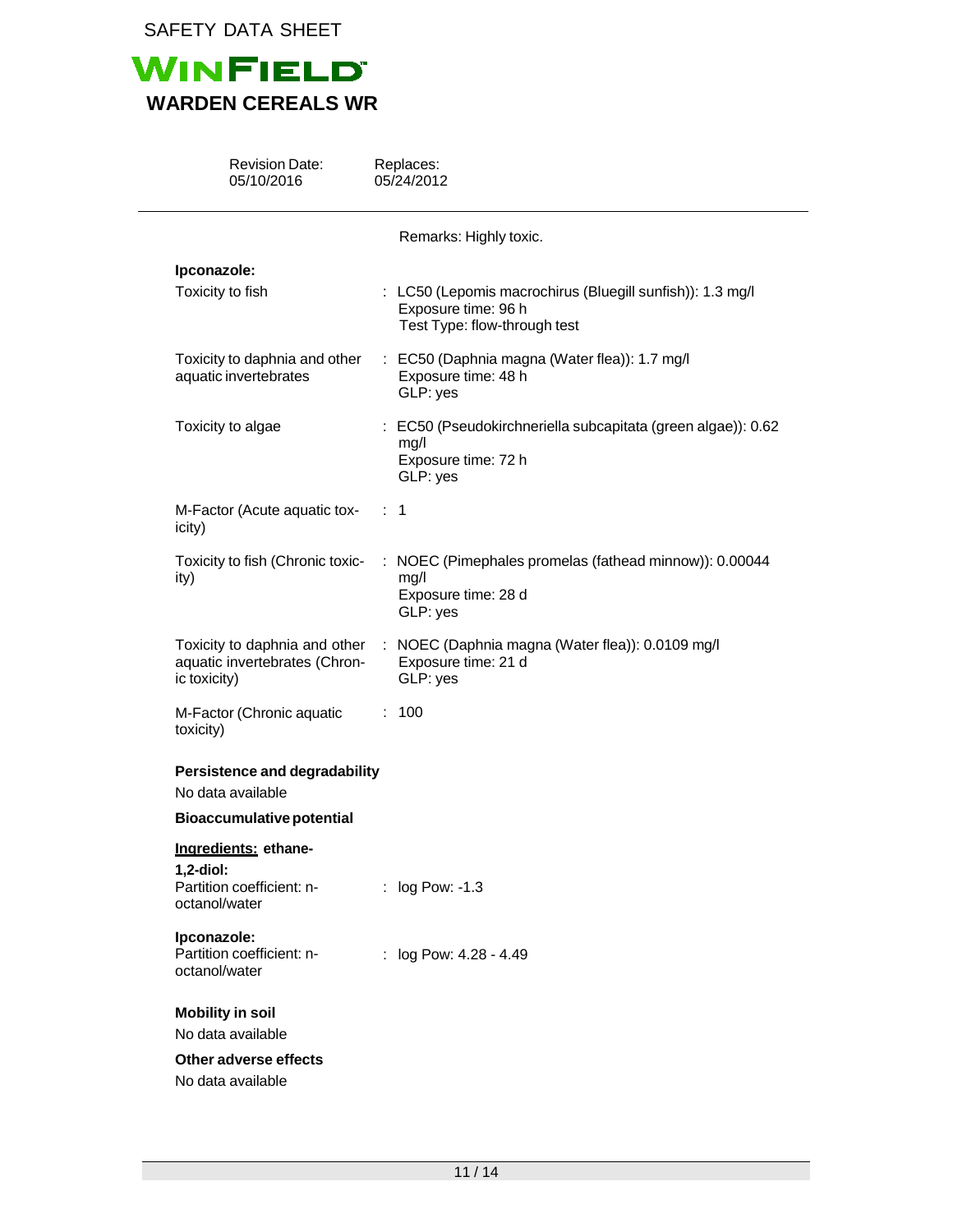

| <b>Revision Date:</b> |
|-----------------------|
| 05/10/2016            |

Replaces: 05/24/2012

### **SECTION 13. DISPOSAL CONSIDERATIONS**

### **Disposal methods**

Waste from residues : Dispose of waste in accordance with environmental legislation.

### **SECTION 14. TRANSPORT INFORMATION**

### **Domestic regulation**

| ×<br>۰, | M.<br>٠ |
|---------|---------|
|---------|---------|

| UN/ID/NA number      | : UN 3082                                                                                                                                                   |
|----------------------|-------------------------------------------------------------------------------------------------------------------------------------------------------------|
| Proper shipping name | : ENVIRONMENTALLY HAZARDOUS SUBSTANCES, LIQUID,<br>N.O.S.                                                                                                   |
|                      | (Imidacloprid, Ipconazole)                                                                                                                                  |
| Class                | : 9                                                                                                                                                         |
| Packing group        | : III                                                                                                                                                       |
| Labels               | $\therefore$ CLASS 9                                                                                                                                        |
| <b>ERG Code</b>      | : 171                                                                                                                                                       |
| Marine pollutant     | : yes(Imidacloprid, Ipconazole)                                                                                                                             |
| Remarks              | $\therefore$ RQ may apply                                                                                                                                   |
|                      | Not regulated by DOT and TDG if shipped or transported in<br>packaging less than 450 liters by road and/or rail. Please<br>refer to 49 CFR for any details. |

### **SECTION 15. REGULATORY INFORMATION**

### **EPCRA - Emergency Planning and Community Right-to-Know**

#### **CERCLA Reportable Quantity**

| Ingredients     | <b>ICAS-No.</b> | Component RQ | Component RQ (lbs) |
|-----------------|-----------------|--------------|--------------------|
|                 |                 | (Ibs)        |                    |
| Ethylene glycol | $107 - 21 - 1$  | 5000         |                    |

\*: Calculated RQ exceeds reasonably attainable upper limit.

### **SARA 304 Extremely Hazardous Substances Reportable Quantity**

| Ingredients    | CAS-No.   |                | Component RQ   Calculated product RQ |
|----------------|-----------|----------------|--------------------------------------|
|                |           | (Ibs)          | (Ibs)                                |
| ethylene oxide | $75-21-8$ | 1 <sup>c</sup> |                                      |

\*: Calculated RQ exceeds reasonably attainable upper limit.

### **SARA 302** :

| ethylene oxide  | 75-21-8  | $0.0001\%$ |
|-----------------|----------|------------|
| ethane-1,2-diol | 107-21-1 | 27.6%      |

**California Prop. 65** WARNING! This product contains a chemical known in the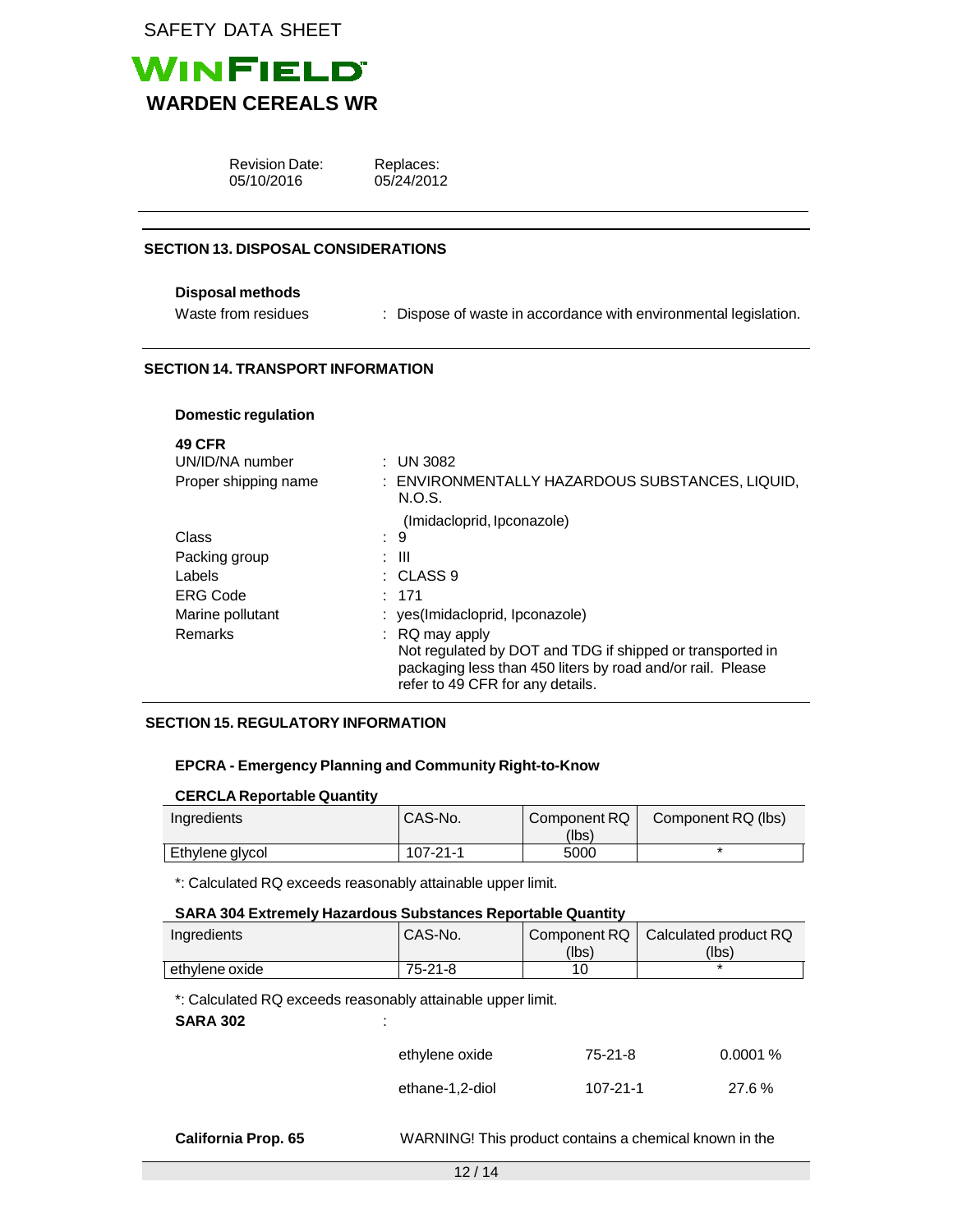

State of California to cause cancer. Distillates (petroleum), solvent-dewaxed heavy paraffinic 64742-65-0 quartz (SiO2) (Fr = 100%) 14808-60-7 acetaldehyde 75-07-0 ethylene oxide 75-21-8 1,4-dioxane 123-91-1 WARNING: This product contains a chemical known in the State of California to cause birth defects or other reproductive harm. ethylene oxide 75-21-8

### **FIFRA Hazard Information:**

This chemical is a pesticide product registered by the United States Environmental Protection Agency and is subject to certain labeling requirements under federal pesticide law. These requirements differ from the classification criteria and hazard information required for safety data sheets (SDS), and for workplace labels of non-pesticide chemicals. The pesticide label also includes other important information, including directions for use.

The hazard information required on the pesticide label is reproduced below.

### CAUTION

Harmful if swallowed.

This compound is highly toxic to bees exposed directly (contact).

This product is highly toxic to birds and aquatic invertebrates. Do not apply directly to water, or to areas where surface water is present or to intertidal areas below the mean high water mark. Do not contaminate water when disposing of equipment washwater or rinsate or by disposal of wastes.

Do not discharge effluent containing this product into lakes, streams, ponds, estuaries, oceans, or other waters unless in accordance with the requirements of a National Pollutant discharge elimination System (NPDES) permit and the permitting authority has been notified in writing prior to discharge. Do not discharge effluent containing this product to sewer systems without previously notifying the local sewage treatment plant authority. For guidance contact your State Water Board or Regional office of the EPA.

Metalaxyl is known to leach through soil into groundwater under certain conditions as a result of agricultural use. Use of this chemical in areas where soils are permeable, particularly where the water table is shallow, may result in groundwater contamination.